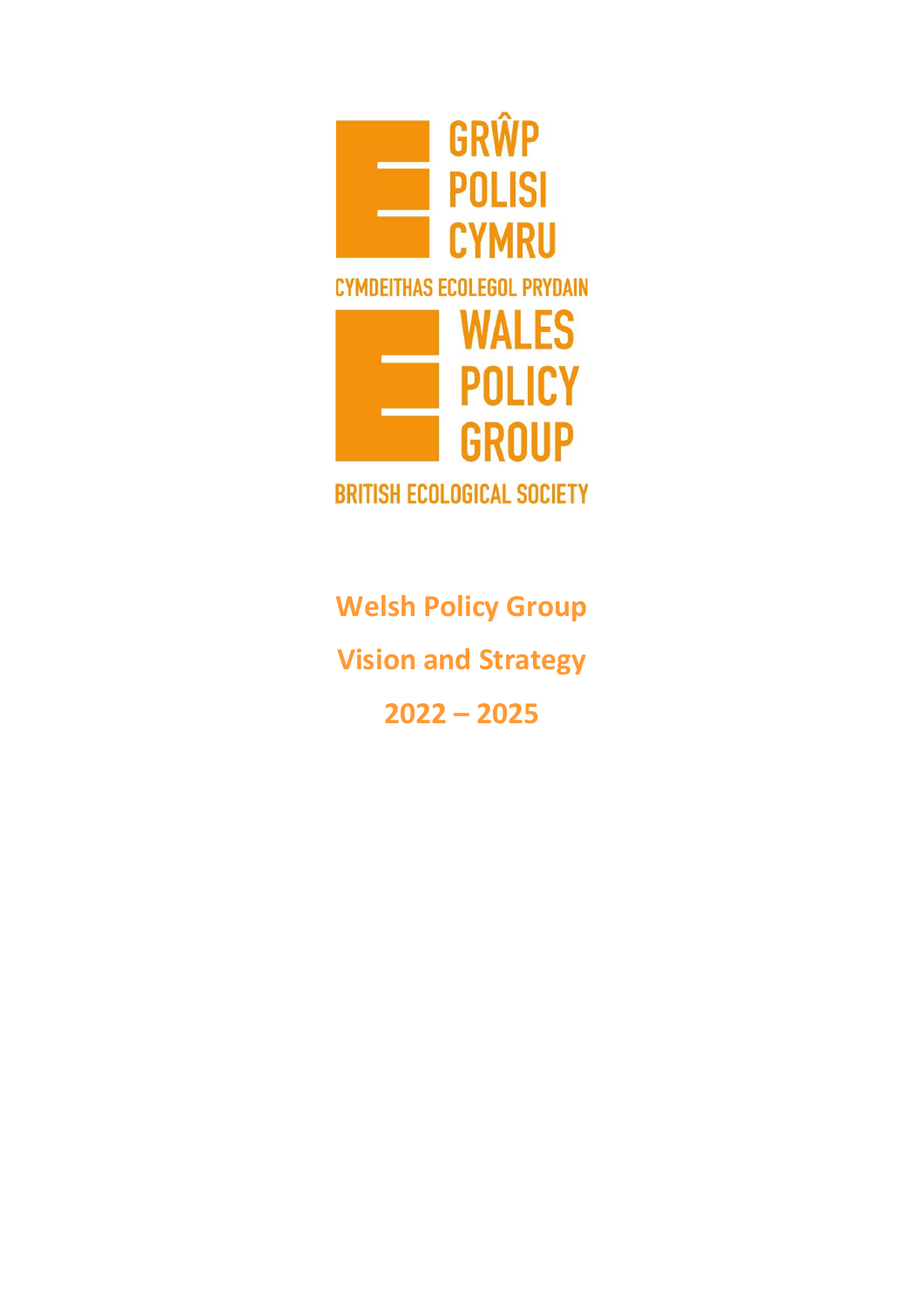Ecology covers a range of disciplines. The British Ecological Society defines ecology as:

*"the study of interactions among living things and their environment. It provides new understanding of these vital systems as they are now, and how they may change in the future."*

## **Where do we want to be in the next 3 years?**

This document is a result of a workshop held with the Core Committee in November 2021 and a review process that involved the rest of the Committee. Our vision, strategic aims and suggested activities are all in line with the BES strategic plan 2020-2023. As this is a new Committee all activities suggested will be considered experimental opportunities over the next three years. Success will be determined by trialling activities suggested to see how they work for the Committee.

# **VISION**

Ensuring policy and management in Wales is informed by appropriate ecological information and understanding

# **STRATEGIC AIMS**

- 1. Provide technical expertise and robust ecological evidence for policy makers and managers and advise how policy and management are impacting on ecological outcomes
- 2. Achieve a closer working relationship between ecological policy-makers, researchers and professionals
- 3. Communicate ecological knowledge and its relevance for effective policy and management to the public

# **ACTIVITIES**

#### **(AIM 1, 2 & 3)** Annual strategic planning and horizon scanning

This will:

- Identify gaps in current activities and knowledge and opportunities for collective working, allowing committee to discuss activities and programme of work
- Prioritise future research and evidence needs by horizon scanning the upcoming year for important consultations topics and themes.
- Invite ECRs and external experts as appropriate and can be accompanied by training.
- Be used as a baseline for evaluation at the end of the year.

## **(AIM 2 & 3)** Caffi Ecology events

Hold at least 2 bilingual Caffi Ecology events a year, in person or online. In person events will be distributed around the country. These networking and knowledge exchange events bring together people who work on environmental policy. These will help to establish the Committee, build our reputation and profile, and strengthen connections and relationships between the often-separated communities of policy-makers, researchers and professionals.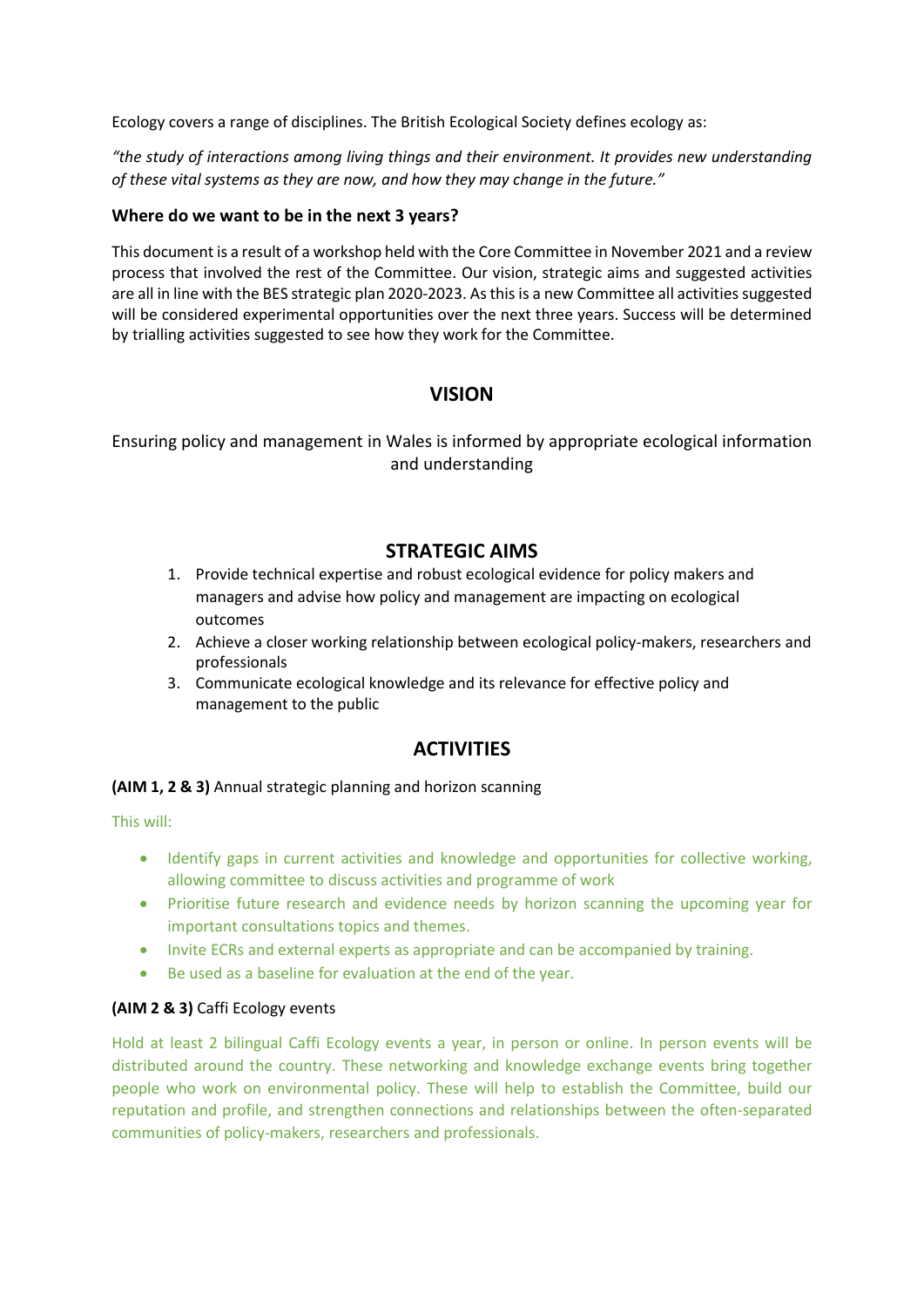## **(AIM 2 & 3)** Policy Training

Hold policy training activities for ecologists across sectors including ECRs and students. This will help build policy skills amongst ecologists, allowing them to engage more effectively in the policy making process, and help build ecological knowledge amongst policy makers. This may include in-person events, webinars and shadowing schemes.

### **(AIM 1 & 3)** Consultation responses

The Committee will prioritise and respond to relevant consultations, depending on time and resource constraints. These are normally signed by 'British Ecological Society Welsh Policy Group'. Individuals can choose to add their names if they wish. Cases of conflict of interest will be dealt with on a caseby-base basis, and dealing with these may include leaving names off consultations, explicitly stating that a particular person was not involved. This is covered in the WPG's conflict of interest policy.

### **(AIM 2 & 3)** Policy communication tools

Create policy communication tools, including visual, written or audio media communicating Welsh policy for ecologists and the public to increase awareness, independent engagement and understanding. Developing this conversation will help us to understand where we can provide the best value.

We will produce a horizon-scanning document aimed at emerging and potential key topics in the next five years. The process of drafting this will include looking for previous BES horizon scan documents to see accurate they were. We will disseminate this to key audiences, including academics and policy makers, and being to evaluate how effective it was after 4.5 years.

**(AIM 1 & 2)** Understand opportunities for the BES to support the work of ecological consultants

This includes working closely with CIEEM and could include events, training, mini-conferences and other methods

**(AIM 1 & 2)** Work with BES teams and SIGs to provide advice and training to support ecologists to ensure data is discoverable using acceptable standards, can be re-used and ensure future work provides the financial support to ensure this is standard practice going forward.

This is vital for future research and includes archiving and sharing data within and between sectors

**(AIM 2 & 3)** Identify shadowing opportunities for ecological researchers (including ECRs) with relevant organisations and secondment opportunities for work in different sectors

This would entail using Committee contacts to set up shadowing and/or secondment with government, parliament and other relevant organisations. This will build policy skills amongst ecologists and expose policy makers to new and upcoming ecological research and theory. Schemes should include senior ecologists, who may have more influence on policy, as well as ECRs, to build policy skills in the next generation of ecologists.

#### **(AIM 3)** Interact with the media and public

This would raise the profile of the Committee and its work. Aim to have regular articles or news items highlighting our work/impact. Run at least 1 social media account